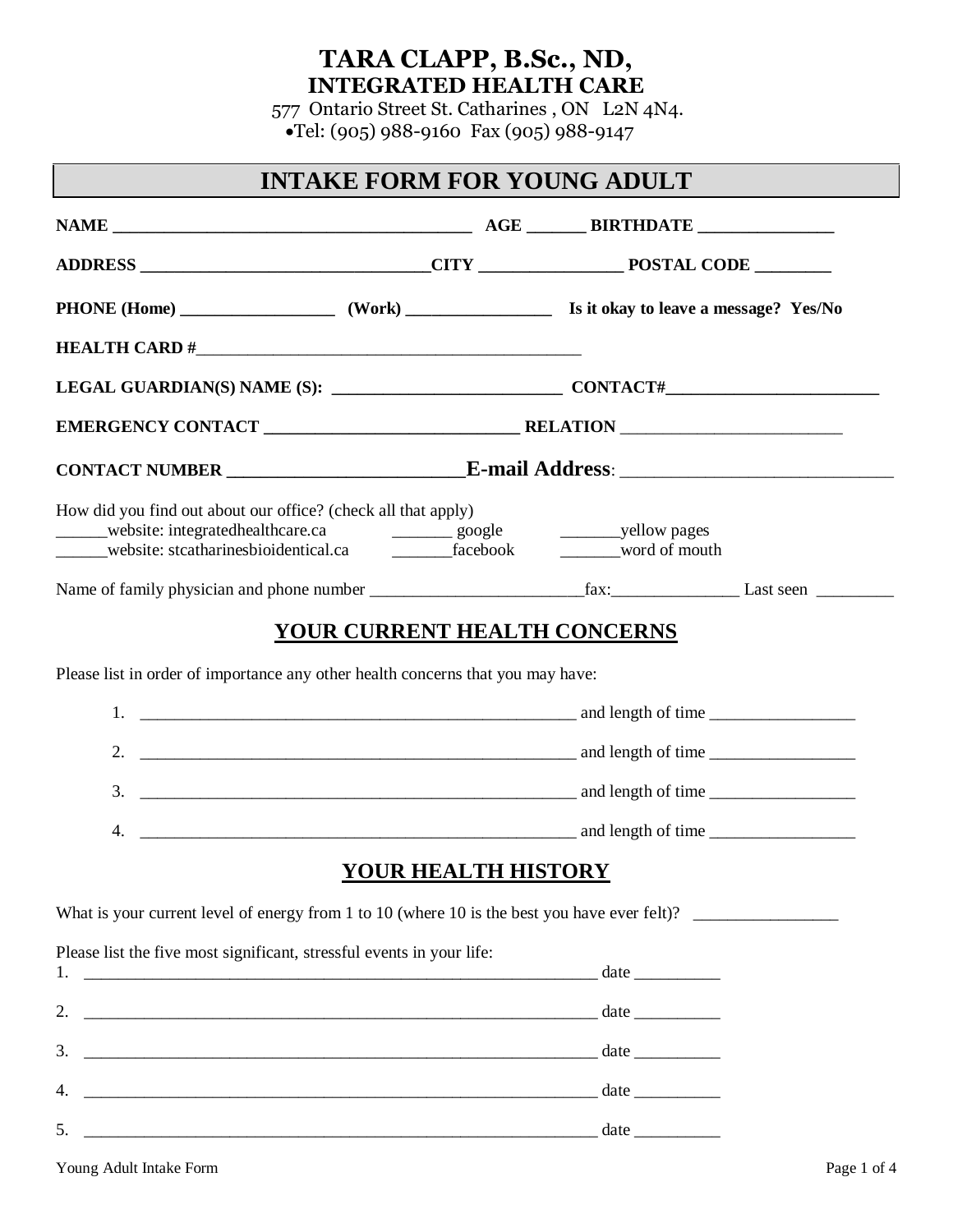Are any of these situations continuing to have an impact on your life? **Yes/No** (Please indicate which by number) Are you currently working with a professional counselor, psychologist, social worker, or other therapist? **Yes/No** Have you in the past? \_\_\_\_\_\_\_ When? \_\_\_\_\_\_\_\_\_\_\_\_\_\_\_\_\_\_\_\_\_\_\_\_\_\_\_\_\_\_\_

|                        | N | ${\bf P}$ |                        | N | ${\bf P}$ |                        | $N$ $P$ |                         | $\mathbf N$ | $\mathbf{P}$ |
|------------------------|---|-----------|------------------------|---|-----------|------------------------|---------|-------------------------|-------------|--------------|
| Acne                   |   |           | <b>Eczema</b>          |   |           | <b>Measles</b>         |         | <b>Sexual abuse</b>     |             |              |
| <b>Alcoholism</b>      |   |           | <b>Emotional abuse</b> |   |           | <b>Mental illness</b>  |         | <b>Sinusitis</b>        |             |              |
| <b>Allergies</b>       |   |           | <b>Epilepsy</b>        |   |           | <b>Migraine</b>        |         | <b>Small pox</b>        |             |              |
| <b>Anemia</b>          |   |           | <b>Fainting</b>        |   |           | <b>Miscarriage</b>     |         | <b>Speech problems</b>  |             |              |
| <b>Arthritis</b>       |   |           | <b>Gallstones</b>      |   |           | Mono                   |         | <b>Strep throat</b>     |             |              |
| <b>Asthma</b>          |   |           | Gas/bloating           |   |           | <b>Mumps</b>           |         | <b>Stroke</b>           |             |              |
| <b>Balance</b>         |   |           | Gonorrhea              |   |           | Numbness/tingling      |         | <b>Syphilis</b>         |             |              |
| problems               |   |           |                        |   |           |                        |         |                         |             |              |
| <b>Broken bones</b>    |   |           | Gout                   |   |           | <b>Parasites</b>       |         | <b>Thyroid</b>          |             |              |
|                        |   |           |                        |   |           |                        |         | problems                |             |              |
| <b>Cancer</b>          |   |           | <b>Hay fever</b>       |   |           | <b>Physical abuse</b>  |         | <b>Tonsillitis</b>      |             |              |
| <b>Canker sores</b>    |   |           | <b>Headaches</b>       |   |           | Pneumonia              |         | <b>Tuberculosis</b>     |             |              |
| Chicken pox            |   |           | <b>Heart disease</b>   |   |           | Polio                  |         | <b>Varicose veins</b>   |             |              |
| <b>Child abuse</b>     |   |           | <b>Hemorrhoids</b>     |   |           | Poor memory            |         | <b>Venereal disease</b> |             |              |
| <b>Cold hands/feet</b> |   |           | <b>Hepatitis</b>       |   |           | <b>Psoriasis</b>       |         | <b>Visual problems</b>  |             |              |
| <b>Depression</b>      |   |           | <b>Herpes</b>          |   |           | <b>Rectal bleeding</b> |         | Warts                   |             |              |
| <b>Diabetes</b>        |   |           | High blood press.      |   |           | <b>Rheumatic fever</b> |         | <b>Weight problems</b>  |             |              |
| <b>Diphtheria</b>      |   |           | <b>Jaundice</b>        |   |           | <b>Ringing in ears</b> |         | <b>Whooping cough</b>   |             |              |
| <b>Ear infections</b>  |   |           | <b>Malaria</b>         |   |           | <b>Scarlet fever</b>   |         | <b>Yeast infection</b>  |             |              |

Which of the following conditions apply to you? Please indicate if **NOW (N)** or in the **PAST (P).**

Other:

Are there any of these from which you feel you have never been well since?

Do you have any allergies to drugs, herbs, foods, or other? If so, please specify: \_\_\_\_\_\_\_\_\_\_\_\_\_\_\_\_\_\_\_\_\_\_\_\_\_\_\_

Have you had any major injuries, previous surgeries and hospitalizations? If so, what happened and when?

Which of the following do you currently use? Please indicate how much, how often and for how long.

| <b>Alcohol</b>            | <b>Tobacco</b>            |  |
|---------------------------|---------------------------|--|
| <b>Hormones</b>           | Coffee                    |  |
| Cortisone                 | <b>Laxatives</b>          |  |
| <b>Sedatives</b>          | <b>Antacids</b>           |  |
| <b>Recreational drugs</b> | <b>Aspirin or Tylenol</b> |  |

\_\_\_\_\_\_\_\_\_\_\_\_\_\_\_\_\_\_\_\_\_\_\_\_\_\_\_\_\_\_\_\_\_\_\_\_\_\_\_\_\_\_\_\_\_\_\_\_\_ \_\_\_\_\_\_\_\_\_\_\_\_\_\_\_\_\_\_\_\_\_\_\_\_\_\_\_\_\_\_\_\_\_\_\_\_\_\_\_\_\_\_\_\_\_\_\_ \_\_\_\_\_\_\_\_\_\_\_\_\_\_\_\_\_\_\_\_\_\_\_\_\_\_\_\_\_\_\_\_\_\_\_\_\_\_\_\_\_\_\_\_\_\_\_\_\_ \_\_\_\_\_\_\_\_\_\_\_\_\_\_\_\_\_\_\_\_\_\_\_\_\_\_\_\_\_\_\_\_\_\_\_\_\_\_\_\_\_\_\_\_\_\_\_ \_\_\_\_\_\_\_\_\_\_\_\_\_\_\_\_\_\_\_\_\_\_\_\_\_\_\_\_\_\_\_\_\_\_\_\_\_\_\_\_\_\_\_\_\_\_\_\_\_ \_\_\_\_\_\_\_\_\_\_\_\_\_\_\_\_\_\_\_\_\_\_\_\_\_\_\_\_\_\_\_\_\_\_\_\_\_\_\_\_\_\_\_\_\_\_\_

\_\_\_\_\_\_\_\_\_\_\_\_\_\_\_\_\_\_\_\_\_\_\_\_\_\_\_\_\_\_\_\_\_\_\_\_\_\_\_\_\_\_\_\_\_\_\_\_\_\_\_\_\_\_\_\_\_\_\_\_\_\_\_\_\_\_\_\_\_\_\_\_\_\_\_\_\_\_\_\_\_\_\_\_\_\_\_\_\_\_\_\_\_\_\_\_\_\_

\_\_\_\_\_\_\_\_\_\_\_\_\_\_\_\_\_\_\_\_\_\_\_\_\_\_\_\_\_\_\_\_\_\_\_\_\_\_\_\_\_\_\_\_\_\_\_\_\_\_\_\_\_\_\_\_\_\_\_\_\_\_\_\_\_\_\_\_\_\_\_\_\_\_\_\_\_\_\_\_\_\_\_\_\_\_\_\_\_\_\_\_\_\_\_\_\_\_

\_\_\_\_\_\_\_\_\_\_\_\_\_\_\_\_\_\_\_\_\_\_\_\_\_\_\_\_\_\_\_\_\_\_\_\_\_\_\_\_\_\_\_\_\_\_\_\_\_\_\_\_\_\_\_\_\_\_\_\_\_\_\_\_\_\_\_\_\_\_\_\_\_\_\_\_\_\_\_\_\_\_\_\_\_\_\_\_\_\_\_\_\_\_\_\_\_

\_\_\_\_\_\_\_\_\_\_\_\_\_\_\_\_\_\_\_\_\_\_\_\_\_\_\_\_\_\_\_\_\_\_\_\_\_\_\_\_\_\_\_\_\_\_\_\_\_\_\_\_\_\_\_\_\_\_\_\_\_\_\_\_\_\_\_\_\_\_\_\_\_\_\_\_\_\_\_\_\_\_\_\_\_\_\_\_\_\_\_\_\_\_\_\_\_\_

\_\_\_\_\_\_\_\_\_\_\_\_\_\_\_\_\_\_\_\_\_\_\_\_\_\_\_\_\_\_\_\_\_\_\_\_\_\_\_\_\_\_\_\_\_\_\_\_\_\_\_\_\_\_\_\_\_\_\_\_\_\_\_\_\_\_\_\_\_\_\_\_\_\_\_\_\_\_\_\_\_\_\_\_\_\_\_\_\_\_\_\_\_\_\_\_\_\_

Other medications (please give the name, dose and length of time on the medication):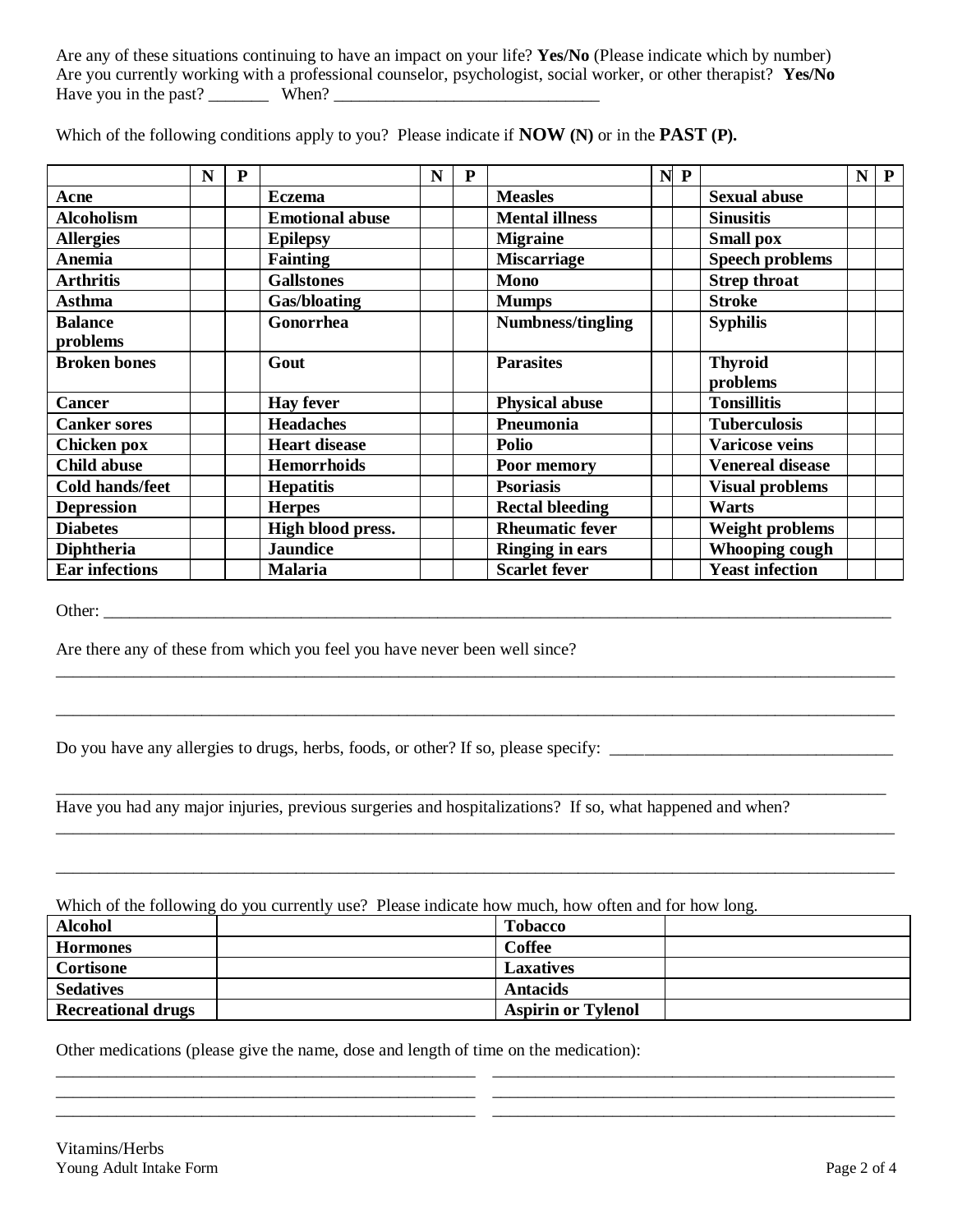## **FAMILY HEALTH HISTORY**

\_\_\_\_\_\_\_\_\_\_\_\_\_\_\_\_\_\_\_\_\_\_\_\_\_\_\_\_\_\_\_\_\_\_\_\_\_\_\_\_\_\_\_\_\_\_\_\_\_ \_\_\_\_\_\_\_\_\_\_\_\_\_\_\_\_\_\_\_\_\_\_\_\_\_\_\_\_\_\_\_\_\_\_\_\_\_\_\_\_\_\_\_\_\_\_\_ \_\_\_\_\_\_\_\_\_\_\_\_\_\_\_\_\_\_\_\_\_\_\_\_\_\_\_\_\_\_\_\_\_\_\_\_\_\_\_\_\_\_\_\_\_\_\_\_\_ \_\_\_\_\_\_\_\_\_\_\_\_\_\_\_\_\_\_\_\_\_\_\_\_\_\_\_\_\_\_\_\_\_\_\_\_\_\_\_\_\_\_\_\_\_\_\_

|                            | <b>Mother</b> | <b>Father</b> | <b>Sibling</b> | <b>Grandparents</b> | Any other blood relative |
|----------------------------|---------------|---------------|----------------|---------------------|--------------------------|
| <b>Cancer</b> (type)       |               |               |                |                     |                          |
| <b>Eczema</b>              |               |               |                |                     |                          |
| <b>Heart disease</b>       |               |               |                |                     |                          |
| <b>Arthritis</b>           |               |               |                |                     |                          |
| <b>Diabetes</b>            |               |               |                |                     |                          |
| <b>High blood pressure</b> |               |               |                |                     |                          |
| Asthma                     |               |               |                |                     |                          |
| <b>Kidney disease</b>      |               |               |                |                     |                          |
| <b>Depression</b>          |               |               |                |                     |                          |
| Anemia                     |               |               |                |                     |                          |
| <b>Other</b>               |               |               |                |                     |                          |

#### **REPRODUCTIVE**

| Are you sexually active? Yes/No                                                                                      |  |                                                        | Is this more or less than one year ago?     |       |
|----------------------------------------------------------------------------------------------------------------------|--|--------------------------------------------------------|---------------------------------------------|-------|
| Sexual preference: Heterosexual ___                                                                                  |  | Bisexual ___                                           | Homosexual _____                            |       |
|                                                                                                                      |  |                                                        |                                             |       |
| <b>FEMALE</b><br>Are you still menstruating? Yes/No Age of first menses ________ Are your cycles regular? Yes/No     |  |                                                        |                                             |       |
| Periods begin every ____days, and last ___days. Do you experience any spotting or bleeding between your periods? Y/N |  |                                                        |                                             |       |
| Is the flow of your periods: <b>Heavy</b> Medium Light What colour is the blood? _______ Are there any clots? Y/N    |  |                                                        |                                             |       |
| Do you experience any premenstrual symptoms? Water retention Breast tenderness                                       |  | Depression Headaches Anger Mood swings Crying Bloating | <b>Irritability</b><br><b>Food cravings</b> | Acne  |
| If you are in menopause, are you experiencing any symptoms? Hot flashes Insomnia                                     |  |                                                        | <b>Anxiety</b>                              | Other |
| Number of pregnancies ______                                                                                         |  | Number of abortions _____                              | Number of miscarriages ______               |       |
| Number of live births ______                                                                                         |  |                                                        | Do you have any problems getting pregnant?  |       |
|                                                                                                                      |  |                                                        |                                             |       |
| Do you receive regular PAP smears? Yes/No                                                                            |  |                                                        |                                             |       |
| Do you do regular self breast exams? Yes/No                                                                          |  |                                                        |                                             |       |
| <b>MALE</b><br>Are there any concerns with the genitor-urinary system (ex: undescended testicle, etc)                |  |                                                        |                                             |       |

Do you have any difficulty starting or stopping when urinating? **Yes/No** \_\_\_\_\_\_\_\_\_\_\_\_\_\_\_\_\_\_\_\_\_\_\_\_\_\_\_\_\_\_\_\_\_\_\_\_\_\_\_